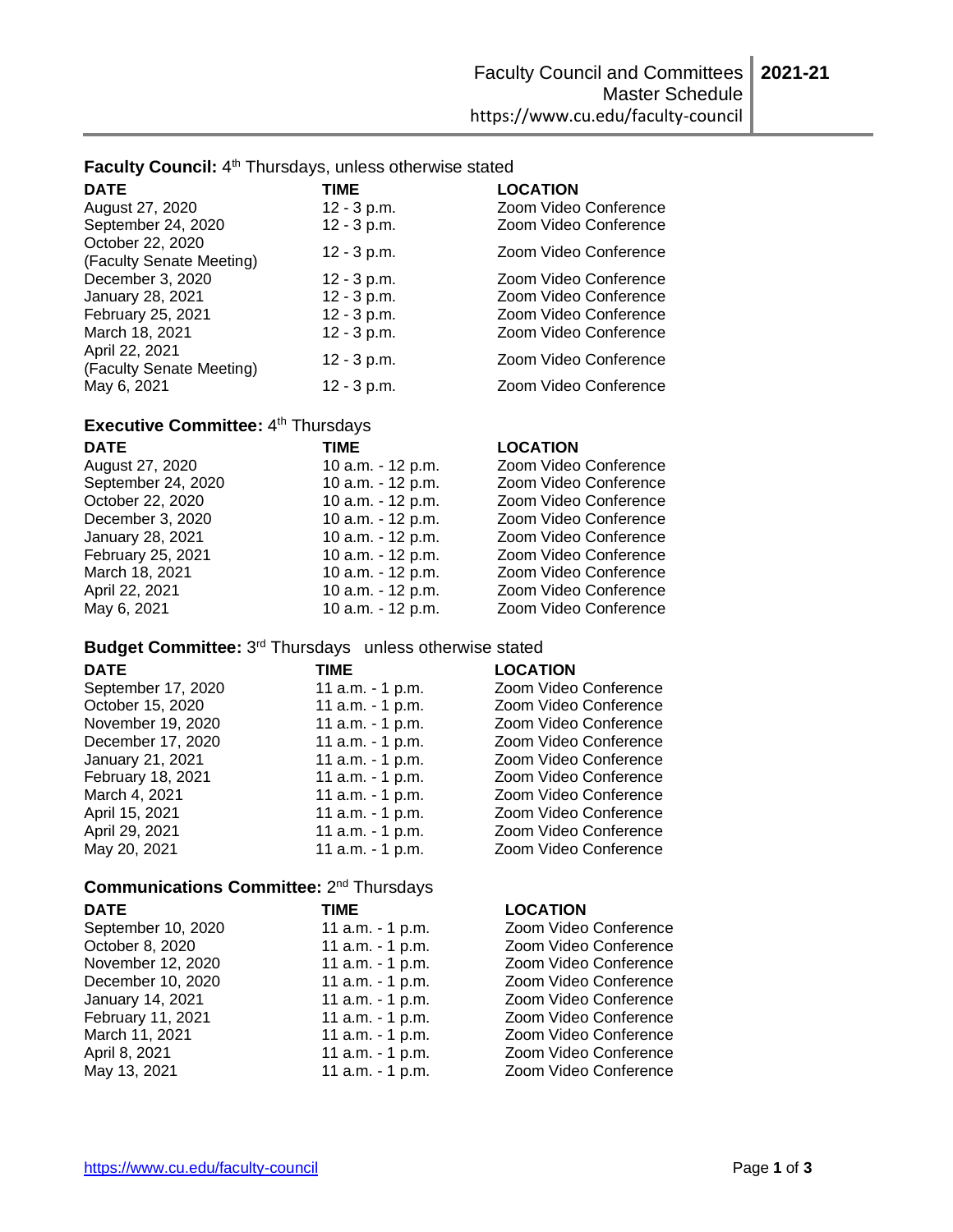# Educational Policy & University Standards Committee (EPUS): 2<sup>nd</sup> & 4<sup>th</sup> Fridays **DATE TIME LOCATION**

| September 11, 2020 | 10 a.m. - 12 p.m. | Zoom Video Conference |
|--------------------|-------------------|-----------------------|
| September 25, 2020 | 10 a.m. - 12 p.m. | Zoom Video Conference |
| October 9, 2020    | 10 a.m. - 12 p.m. | Zoom Video Conference |
| October 23, 2020   | 10 a.m. - 12 p.m. | Zoom Video Conference |
| November 13, 2020  | 10 a.m. - 12 p.m. | Zoom Video Conference |
| December 11, 2020  | 10 a.m. - 12 p.m. | Zoom Video Conference |
| January 8, 2021    | 10 a.m. - 12 p.m. | Zoom Video Conference |
| January 22, 2021   | 10 a.m. - 12 p.m. | Zoom Video Conference |
| February 12, 2021  | 10 a.m. - 12 p.m. | Zoom Video Conference |
| February 26, 2021  | 10 a.m. - 12 p.m. | Zoom Video Conference |
| March 12, 2021     | 10 a.m. - 12 p.m. | Zoom Video Conference |
| March 26, 2021     | 10 a.m. - 12 p.m. | Zoom Video Conference |
| April 9, 2021      | 10 a.m. - 12 p.m. | Zoom Video Conference |
| April 23, 2021     | 10 a.m. - 12 p.m. | Zoom Video Conference |
| May 14, 2021       | 10 a.m. - 12 p.m. | Zoom Video Conference |
|                    |                   |                       |

# **Committee on Racial and Ethnic Equity (CREE): 1<sup>st</sup> Fridays**

| <b>DATE</b>       | <b>TIME</b>   | <b>LOCATION</b>       |
|-------------------|---------------|-----------------------|
| September 4, 2020 | $9 - 11$ a.m. | Zoom Video Conference |
| October 2, 2020   | $9 - 11$ a.m. | Zoom Video Conference |
| November 6, 2020  | $9 - 11$ a.m. | Zoom Video Conference |
| December 4, 2020  | $9 - 11$ a.m. | Zoom Video Conference |
| February 5, 2021  | $9 - 11$ a.m. | Zoom Video Conference |
| March 5, 2021     | $9 - 11$ a.m. | Zoom Video Conference |
| April 2, 2021     | $9 - 11$ a.m. | Zoom Video Conference |
| May 7, 2021       | $9 - 11$ a.m. | Zoom Video Conference |

### **Lesbian, Gay, Bisexual, Transgender, and Queer+ Committee (LGBTQ+):** 2 nd Thursdays

| <b>DATE</b>        | TIME         | <b>LOCATION</b>       |
|--------------------|--------------|-----------------------|
| September 10, 2020 | $2 - 4 p.m.$ | Zoom Video Conference |
| October 8, 2020    | $2 - 4 p.m.$ | Zoom Video Conference |
| November 12, 2020  | $2 - 4 p.m.$ | Zoom Video Conference |
| December 10, 2020  | $2 - 4 p.m.$ | Zoom Video Conference |
| January 14, 2021   | $2 - 4 p.m.$ | Zoom Video Conference |
| February 11, 2021  | $2 - 4 p.m.$ | Zoom Video Conference |
| March 11, 2021     | $2 - 4 p.m.$ | Zoom Video Conference |
| April 8, 2021      | $2 - 4 p.m.$ | Zoom Video Conference |
| May 13, 2021       | $2 - 4 p.m.$ | Zoom Video Conference |